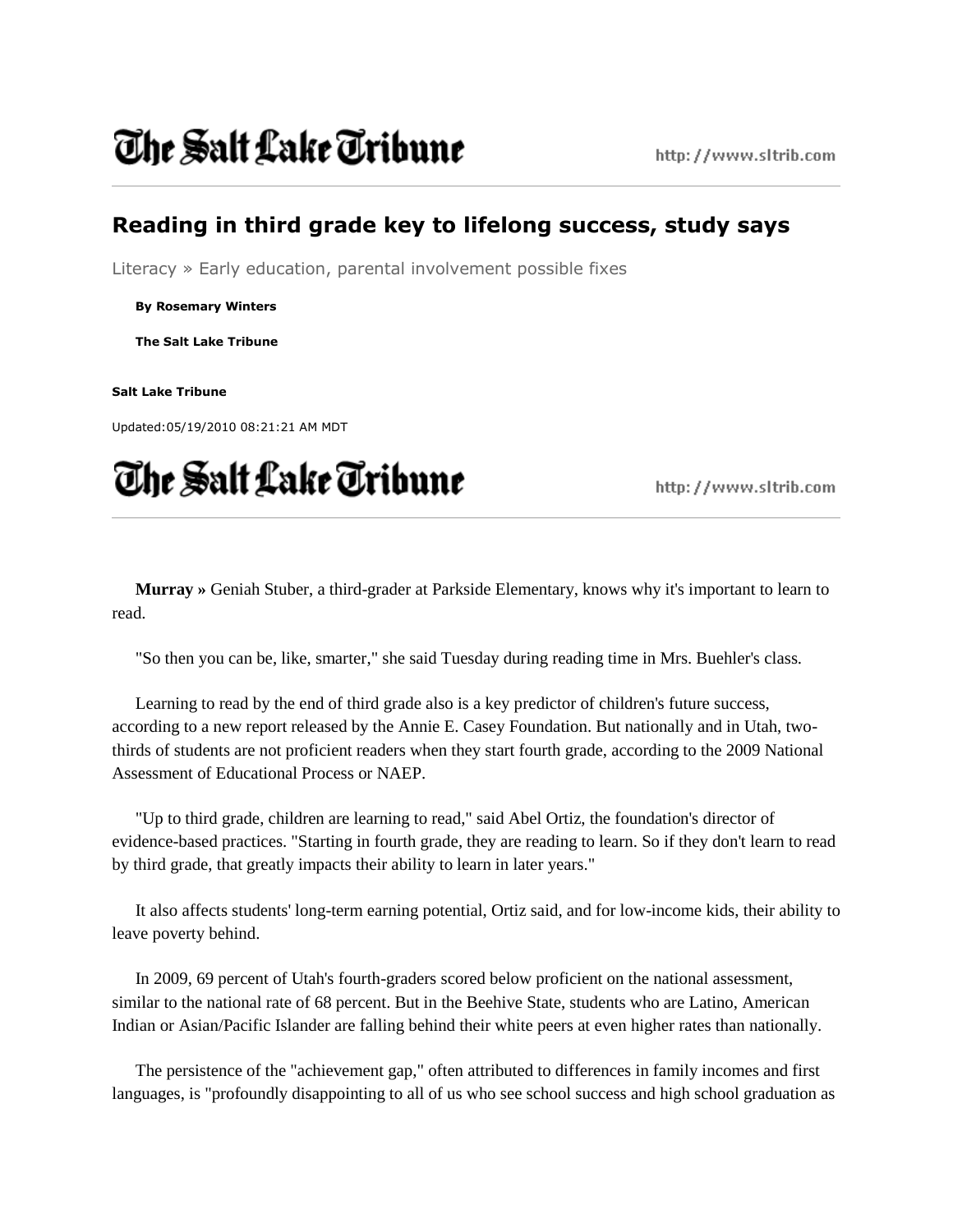beacons in the battle against intergenerational poverty," wrote Leila Feister, the author of the report, "Early Warning! Why Reading by the End of Third Grade Matters."

The foundation study paints a much bleaker picture of reading proficiency in Utah than the state's numbers.

In 2008, only 23 percent -- compared with 69 percent in the 2009 NAEP -- of fourth-graders were not proficient in language arts, according to the Utah State Office of Education.

Reed Spencer, the state's K-12 literacy coordinator, said the state and national tests measure different things with different methods. For instance, NAEP surveys a representative sample, but the state test is administered to every student. The Utah exam measures students' knowledge of state curriculum, while NAEP measures literacy in a variety of ways.

"It's more difficult than any state assessment, not just ours," he said.

But he said reading levels in Utah are "solidly upward."

"Are we where we want to be? Of course not," he said. "We try to push the importance of literacy, especially early on."

To get all students reading at grade level by the end of third grade, the foundation report offered these recommendations:

» Improve health and education in early childhood, starting with healthy births.

» Encourage and enable parents and caregivers to be involved in children's educations. Families should read to and converse with their kids to help develop language skills.

» Use data-driven initiatives to transform low-performing schools into high-quality teaching and learning environments.

» Reduce the chronic absences and summertime learning loss that often contributes to the underachievement of children from low-income families.

During the 2010 Legislature, Sen. Karen Morgan, D-Cottonwood Heights, pushed to require Utah schools to hold back students in first through third grades who are not reading on grade level. But lawmakers, worried the penalty was too stiff, passed a version of the bill that only requires schools to notify parents by midyear if their first-, second- or third-grader is reading below grade level. Schools also must tell those parents what interventions are available and give the students "appropriate reading remediation."

Also, Utah holds back fewer students than any other state, earning a No. 1 ranking in the Casey